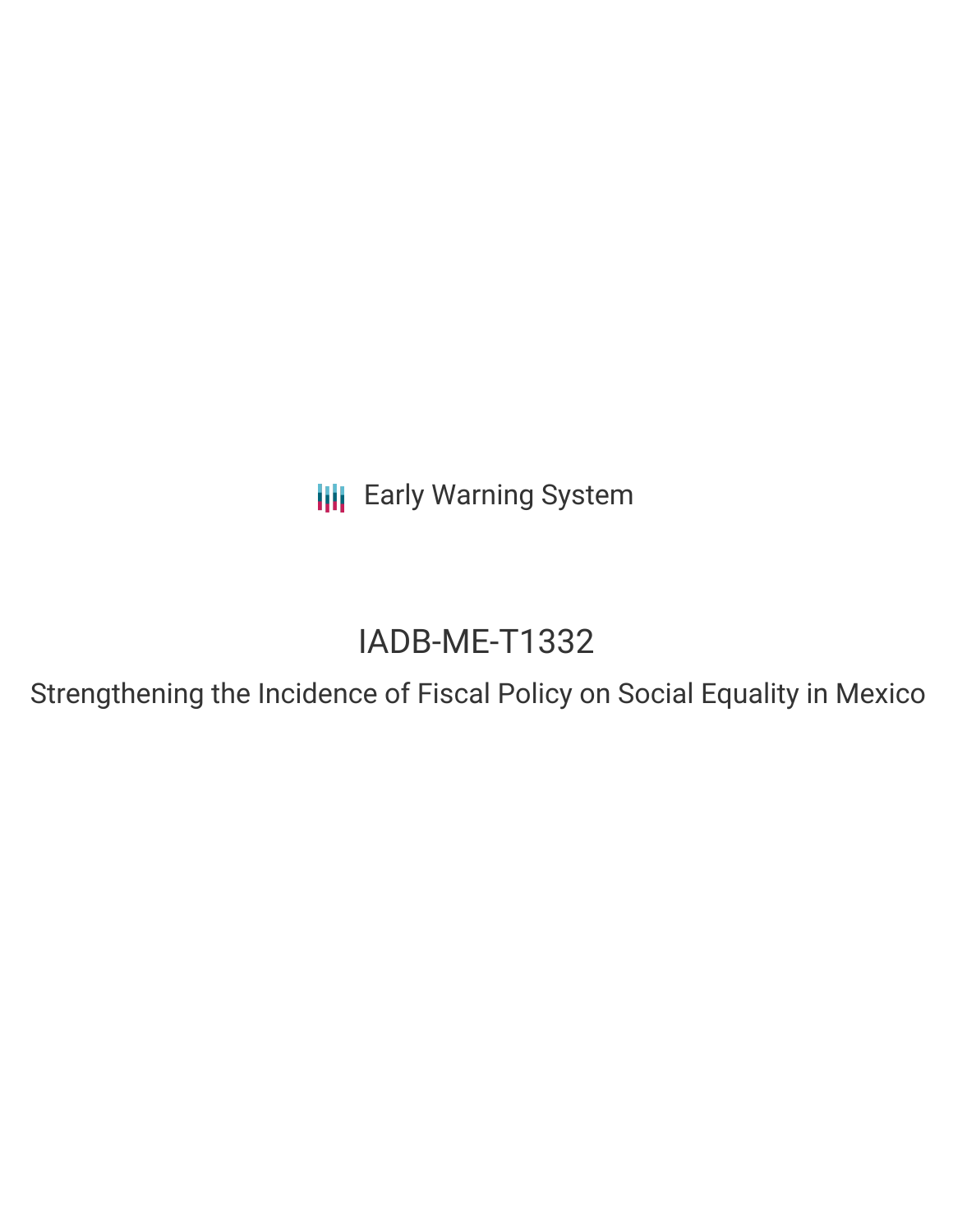

### **Quick Facts**

| <b>Countries</b>               | Mexico                                 |
|--------------------------------|----------------------------------------|
| <b>Financial Institutions</b>  | Inter-American Development Bank (IADB) |
| <b>Status</b>                  | Proposed                               |
| <b>Bank Risk Rating</b>        |                                        |
| <b>Investment Type(s)</b>      | <b>Advisory Services</b>               |
| <b>Investment Amount (USD)</b> | \$ 0.20 million                        |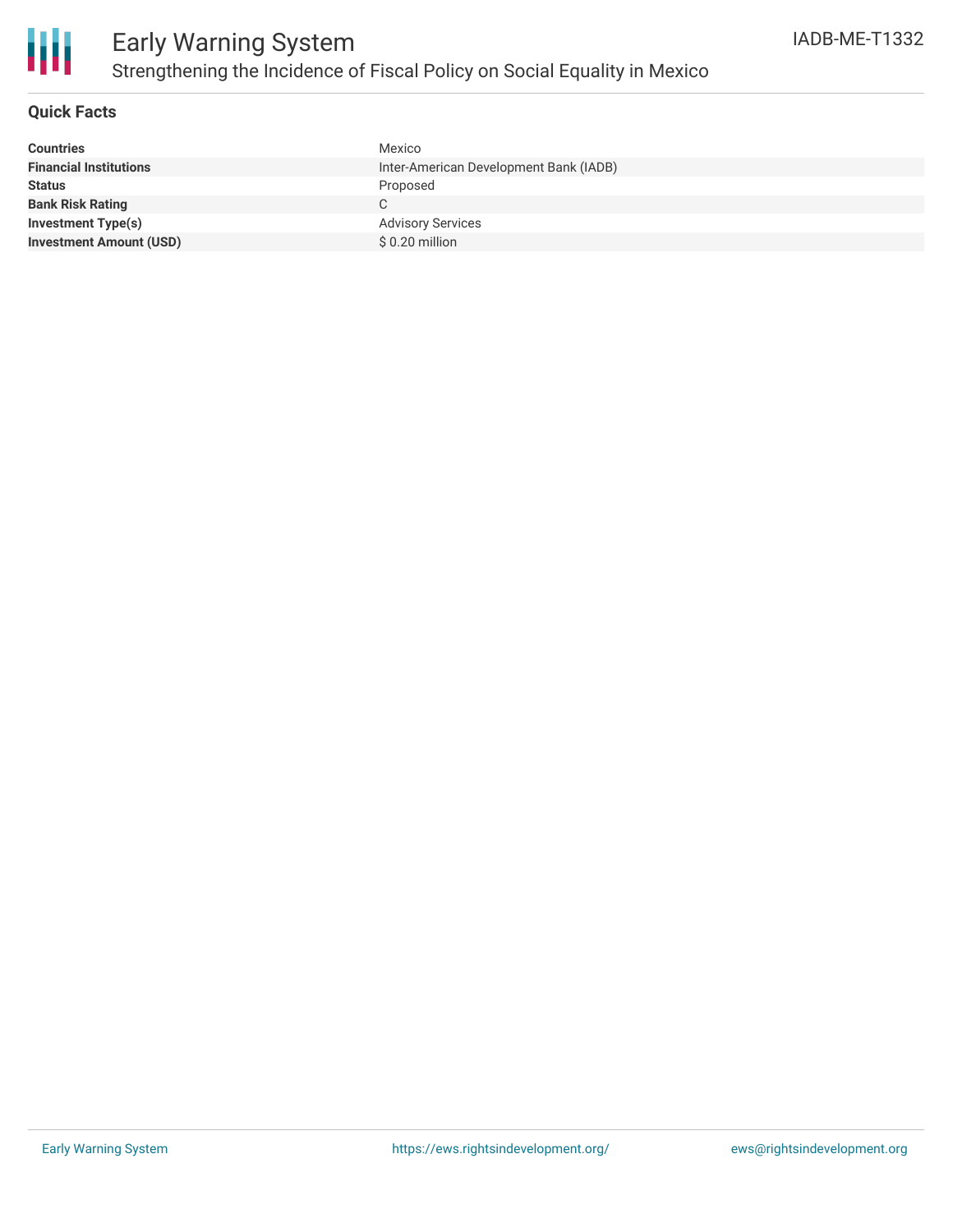

### **Project Description**

The objective of this technical cooperation is to support the Ministry of Finance and Public Credit (SHCP) to enhance the redistributive impact of fiscal policy, by improving the quality and effectiveness of public spending as well as tax policy and administration. In terms of public spending, the aim is to identify improvements in the allocation of public spending, in order to achieve greater targeting in low-income sectors and regions. It will also seek to identify improvements related to the quality and effectiveness of social spending. In terms of tax policy and administration, we seek to identify areas of opportunity to increase the redistributive impact of taxation. For this, it will be consider alternatives for improving the design of taxation on income and wealth, as well as taxation on the collaborative economy.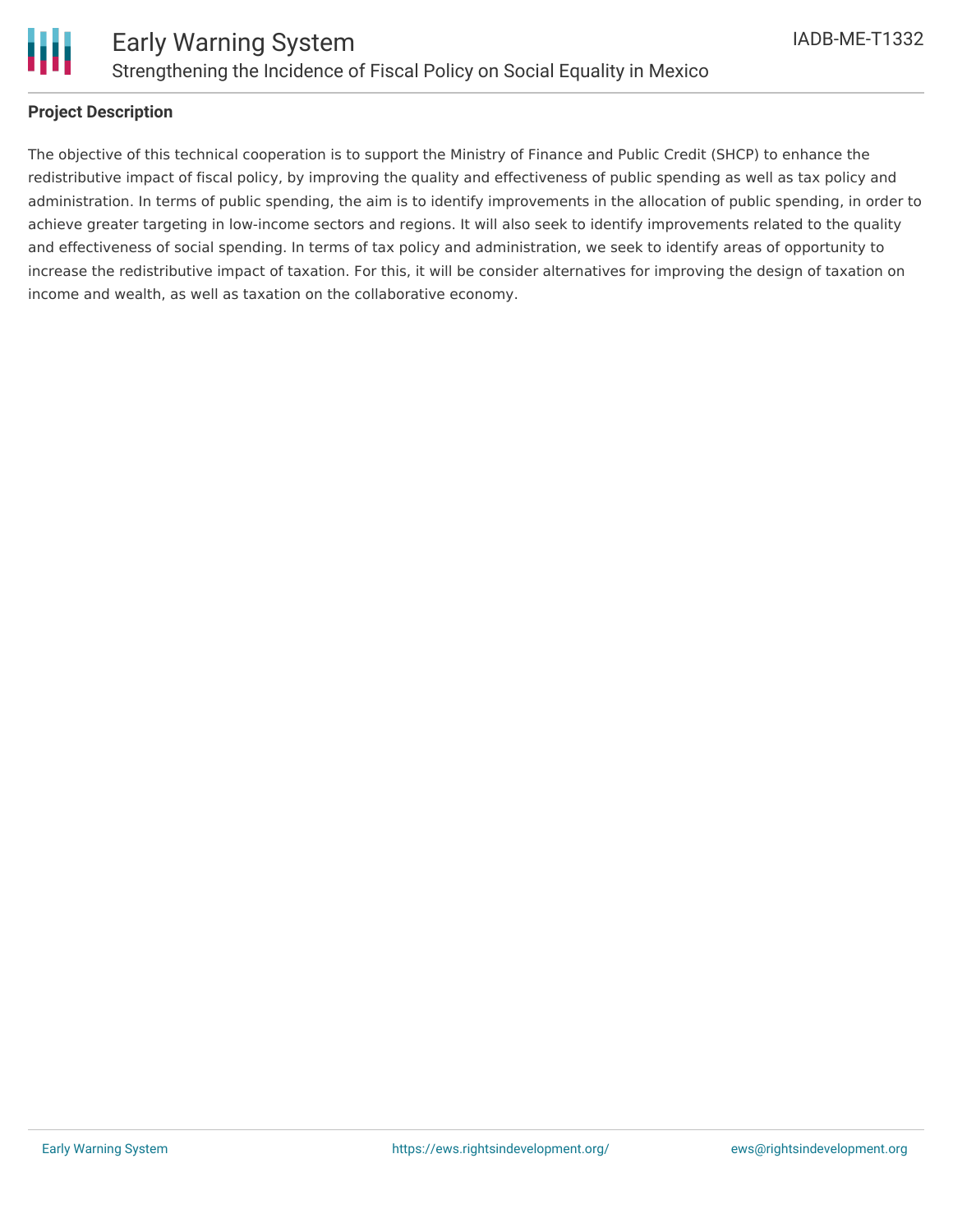

## Early Warning System Strengthening the Incidence of Fiscal Policy on Social Equality in Mexico

### **Investment Description**

• Inter-American Development Bank (IADB)